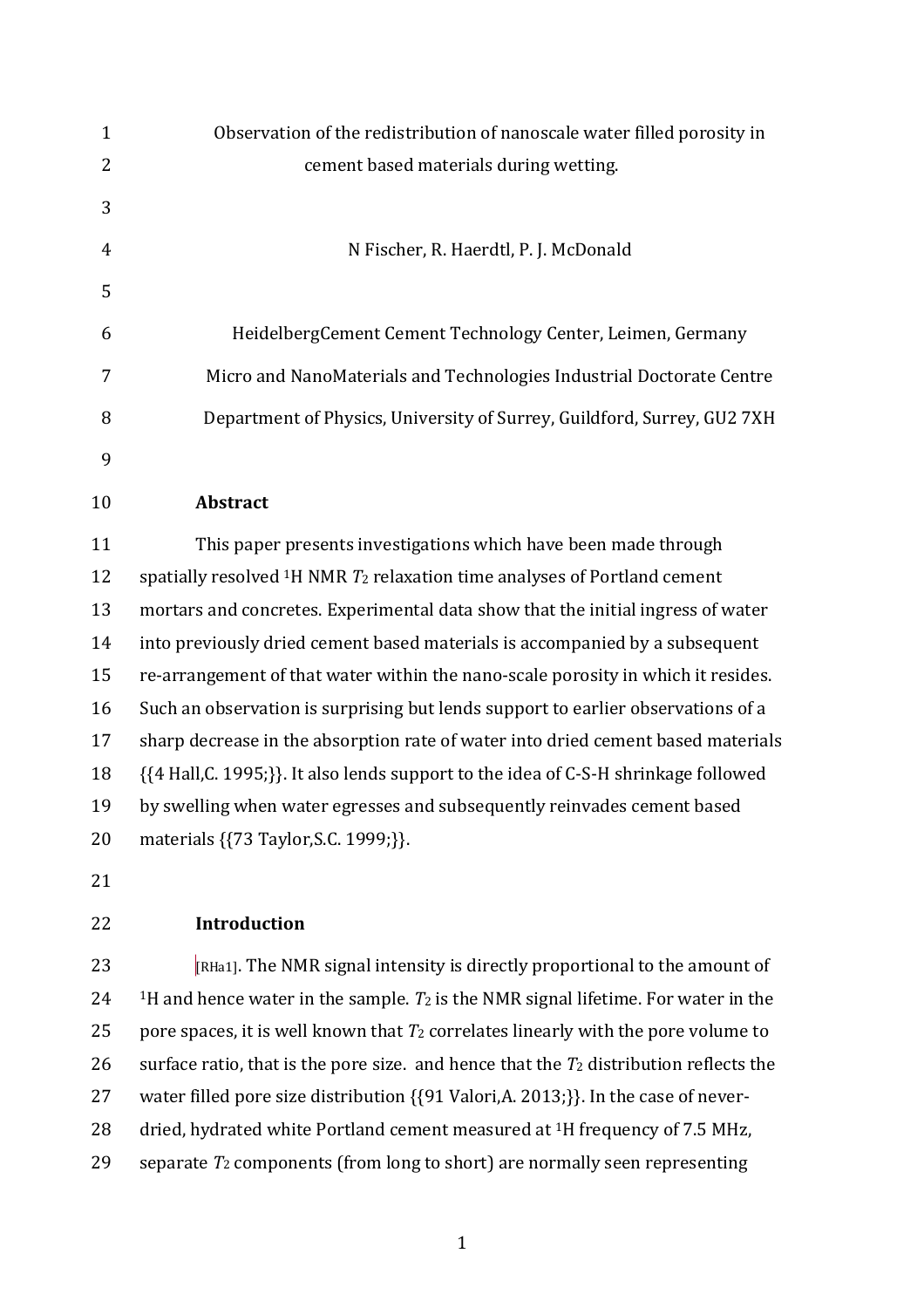30 water in capillary pores ( $> 0.1 \mu m$ ,  $> 10 \mu s$ ), inter-hydrate spaces (circa 10- $50 \text{ nm}$ , 1-5 ms), hydrate gel pores (2-5 nm, 200-500  $\mu$ s) and hydrate inter-layer 32 spaces  $({\sim}1 \text{ nm}, {\sim}100 \text{ \mu s})$  {{82 Muller,Arnaud C.A. 2013;}}. These times are generally lower in grey cement due to additional paramagnetic impurity relaxation. A further very short *T*<sup>2</sup> component for water in crystalline phases can also be seen in appropriate experiments. Muller et al measured the desorption isotherm of white Portland cement using the same method and showed that as the sample is equilibrated at ever lower relative humidity, so water is lost successively from larger pores down to small pores {{83 Muller,A.C.A. 2013;}}. Gajewicz continued this by measurement of the subsequent absorption branch of 40 the isotherm and also a secondary desorption branch (Agata PhD thesis [N2]). hysteresis was observed, mainly originating in the gel porosity. Zamani et al {{84 Zamani,S. 2014;}} measured the spatial profile of the *T*<sup>2</sup> distribution in a cement paste exposed to and equilibrated under an RH gradient for more than 1 year and from this calculated the water relative permeability during primary desorption.

 The observations made in this work go beyond these earlier studies in that they examine the *T*<sup>2</sup> distribution as a function of spatial position within the sample *during* rewetting after first drying rather than for the equilibrated sample. The results vary slightly from one cementitious material to the next, but the underlying features are the same. Water initially invades the dried material. A concentration close to full saturation, if not full saturation, is rapidly achieved in the surface layers. As water continues to penetrate to deeper layers, the *T*<sup>2</sup> distribution within the surface layers changes so as to decrease the longest *T*<sup>2</sup> components representing the interhydrate /capillary porosity.

 Experiments were performed using two different NMR systems. The first 56 is a portable Surface GARField operating at  $1H$  frequency 2.8 MHz  $\{85$  Aptaker,P.S. 2007; 48 McDonald,P.J. 2007;}}. This instrument is designed to profile into the surface of large samples and flat structures. It readily records signal to a depth of a few centimetres with millimetre resolution. It samples a 60 large surface area of circa 225 cm<sup>2</sup> (i.e. 150 mm  $\times$  150 mm). Samples used with this system are typically large blocks of concrete. The second system is a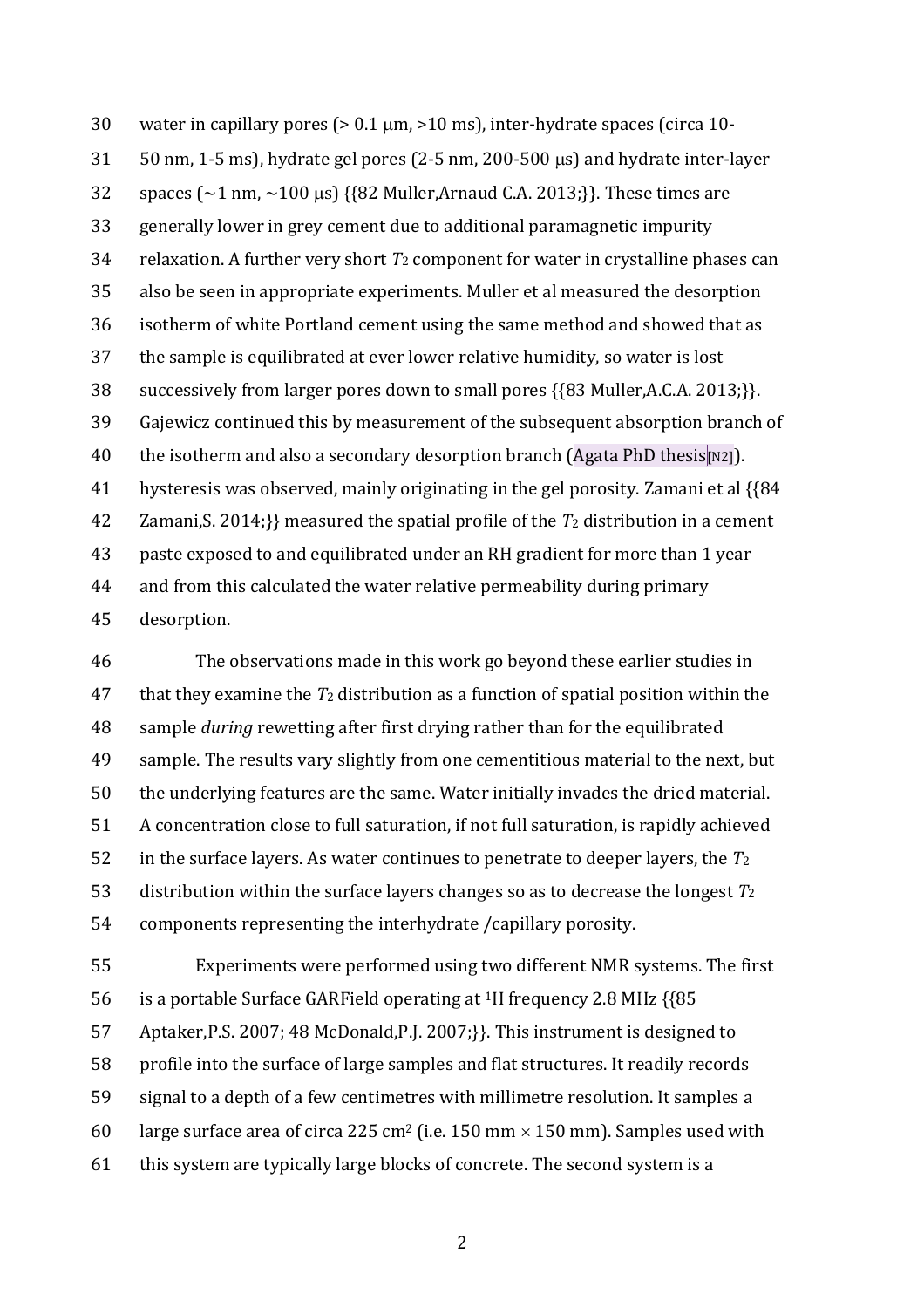62 laboratory GARField  $\{86 \text{ Glover}, P.M. 1999\}\}$  operating at <sup>1</sup>H frequency 23.4MHz. This instrument can profile long cylindrical samples of diameter 18 mm with a spatial resolution of a few microns, although in this study a much coarser resolution, 1 mm, was used. Samples were mortars and concretes cured both sealed and underwater for up to 6 months.

 The new data should contribute to answering a number of evolving questions concerning pore-water interactions in cement based materials. As well as the observations of a dramatic slowdown in the rate of absorption during sorption tests and the question of C-S-H swelling already mentioned, other topics of current discussion upon which the results may shed light are: what is the nature of the nanoscopic damage caused to C-S-H by drying of cement and is it reversible {{19 Collier,N.C. 2008;}}; does the relative water permeability of cement show hysteresis with respect to the degree of water saturation above and beyond the well known hysteresis with respect to relative humidity 76 [Zhidong Zhang? $[N3]$ ]; and does the depth of water penetration by NMR to other more traditional indicators? The last question in particular will be addressed in future publication based on some of the current results.

- 
- **Materials and Methods**
- 

### **Materials**

 Concrete was designed with 0.5 water-to-cement (*w*/*c*) ratio by mass and 30 volume % paste by volume and 1.5 volume % air content using Portland cement. The aggregate fractions used were 0/2 mm sand (30 volume %) and 2/8 mm gravel (38 volume %). Standard mortar (EN 196-1) with a ratio of 0.5:1:3 by mass for water:cement:aggregate was mixed using Portland cement. Both the concrete and mortar were cast in 150 mm cubes. One day after mixing, the cubes were demoulded and either put under lime water (underwater curing) or sealed 91 in a double layer of plastic sheet (sealed curing). Samples were cured at 20  $\degree$ C for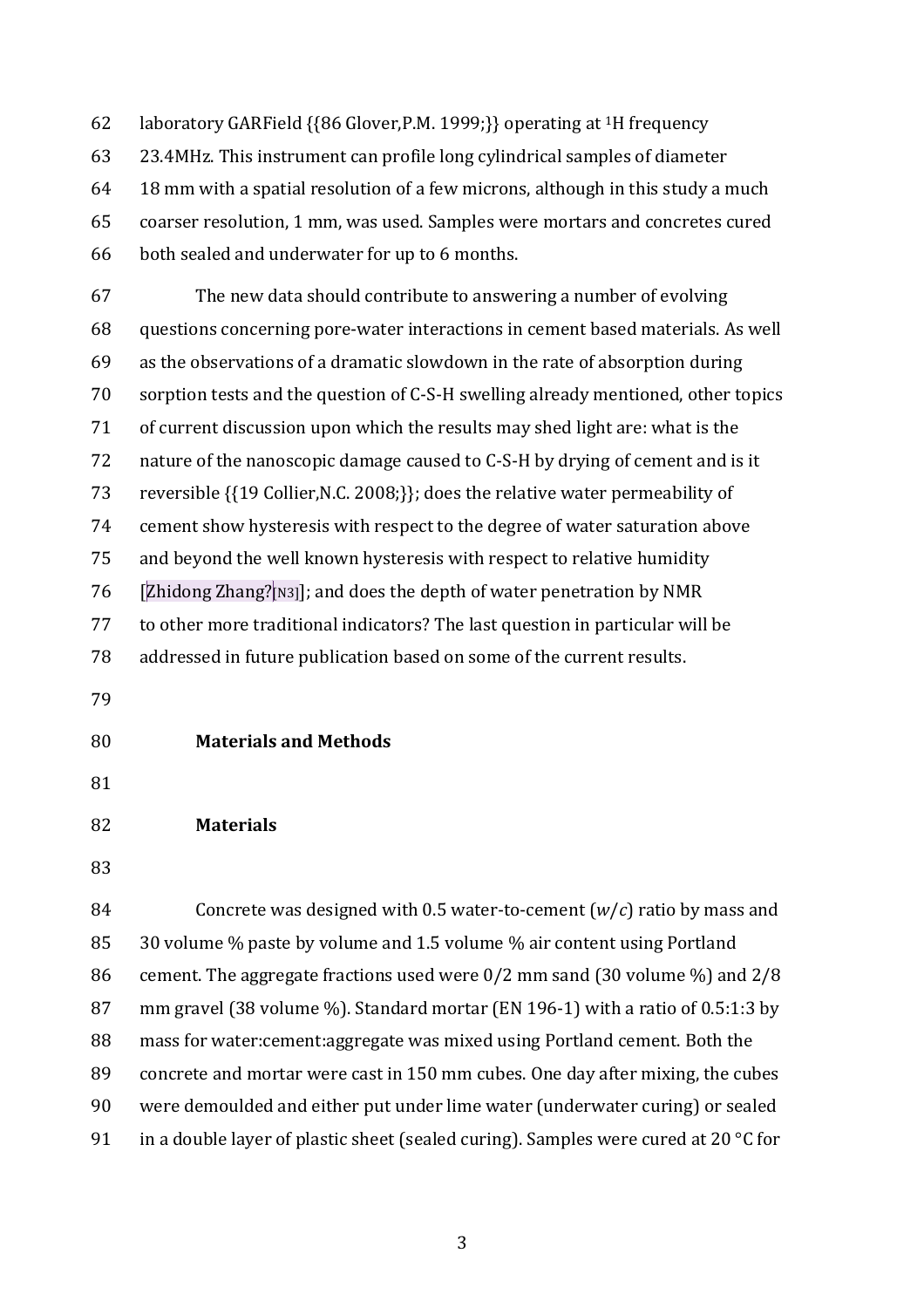92 a minimum of 3 months. A limited number of concretes with  $w/c = 0.8$  were also made.

94 After curing, 150x150 mm<sup>2</sup> concrete slabs were wet cut from the middle of the cubes with the cut faces parallel to the casting-surface face. The slab thicknesses were variably 40, 70 and 100 mm for surface GARField analysis. In the case of the mortars, 18 mm diameter cylinders of length 150 mm were wet cored from the 150 mm cubes for laboratory GARField analysis. All cores with the same curing condition were taken from the same cube. The paste skin that forms on the surface of the sample at casting was not removed from the end of the cylinders.

 Concrete slabs were oven dried at 60°C to constant mass in a standard oven. This typically required 1 month. The mortar cylinders were dried to constant mass under light vacuum to minimise carbonation at the same 105 temperature in typically 2 weeks. At  $60^{\circ}$ C, it is expected that the capillary, interhydrate and C-S-H gel pores empty, but that the C-S-H interlayer water remains as evidenced by NMR {{50 McDonald,P.J. 2010;}}.

 After drying, the sides of the samples were sealed with PTFE tape. Other 109 common sealants and tapes, e.g. epoxy coating or parafilm<sup>®</sup> could not be used as 110 they give a significant  ${}^{1}H$  background signal in NMR. The PTFE wrapping was used to inhibit surface drying and encourage a one-dimensional water transport across the sample thickness (slabs) or length (cylinders).

 Dried samples were subsequently exposed to liquid tap water on one exposed side/end. In the case of concrete slabs for the surface GARField experiments, the slabs were stood on saturated foam in a pool of water in a large plastic container. In the case of the mortar cylinders, the samples were suspended such that the lower end dipped 1-2 mm into a shallow pool of water. The water levels were maintained constant by regularly replacing absorbed and/ or evaporated water.

### **NMR measurements**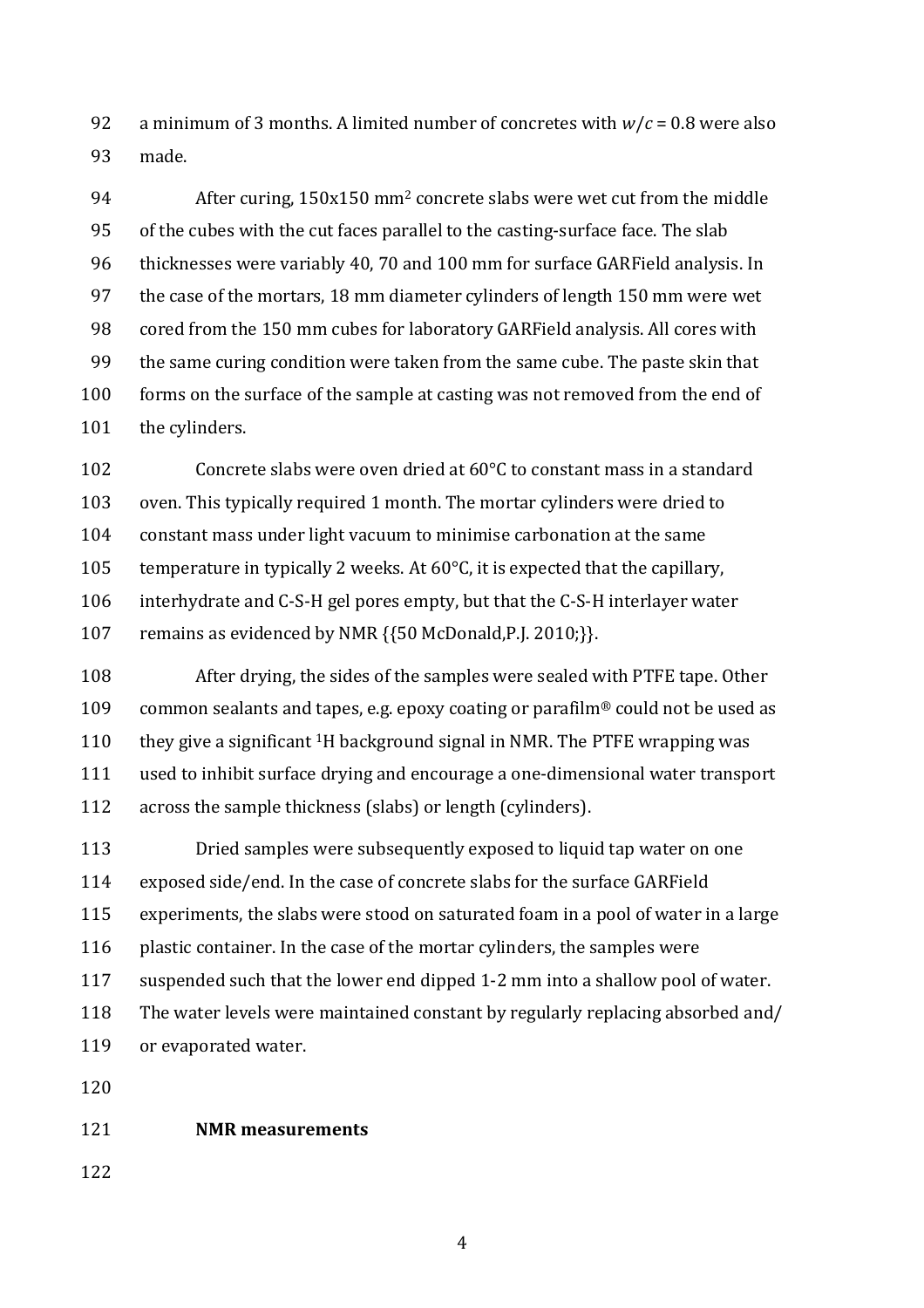Due to wet cutting, the pre-drying sample mass is of no real significance, especially for sealed cured material. Hence, the sample mass was measured after drying, at 1, 2, 4 and 8 hours, then 1, 2, 4, 7 and 14 days. Data at 4 days was only recorded for mortar samples. Samples were taken out from the water, the surface in contact with water was dabbed dry with a paper towel and the mass measured. For mass measurement, the samples were removed from water for a maximum of 30 s.

 NMR data in the form of relaxation echo decay profiles were acquired after 1, 2, 4, 7, 14 and, in limited cases, 28 days of capillary sorption. During the measurement, the sample ends were covered in plastic film to avoid drying. As opposed to the sample sides, the sample ends do not affect the depth resolved measurements. The relaxation measurements were made using the Carl-Purcell- Meiboom-Gill (CPMG) pulse sequence {{88 Meiboom,S. 1958;}} in both NMR systems. Profiles were generated with the Surface GARField using, for the most part, 1 mm motor steps. The maximum profile length is 30 mm, the first 5 mm of which is above the sample surface, within the Perspex® facing of the instrument. Data acquisition parameters were optimised for maximum signal-to-noise ratio. Therefore the pulse length varied by depth. At each depth, 12 echoes were recorded with an echo spacing of 130 μs and 4k averages. For spot measurement of *T*<sup>2</sup> with enhanced signal-to-noise ratio 3 mm into the wet surface, data was acquired for 20 echoes with 16k averages. For the laboratory GARField at 23.4MHz, the pulse length was 6.5 μs, and the echo spacing was 64 μs. 64 echoes were recorded with 2k averages at each depth. The profile step was again 1 mm in regions of interest, near the sample ends, more elsewhere. The repetition delay was 0.25 s for both systems, taking about 8.5 minutes to record echo train dataset for the laboratory GARField and about 1 hour for the Surface GARField with enhanced signal-to-noise ratio.

- 
- The Surface GARField measurement was calibrated using a saturated 151 sandstone of the same lateral dimensions as the concrete samples, 150 x
- 152 150 mm<sup>2</sup>. The sandstone was uniformly wet on this scale. A sandstone profile
- 153 was acquired with the same parameters as the concrete (pulse length, pulse gap
- 154 and motor step) though with double the number of averages. Also more echoes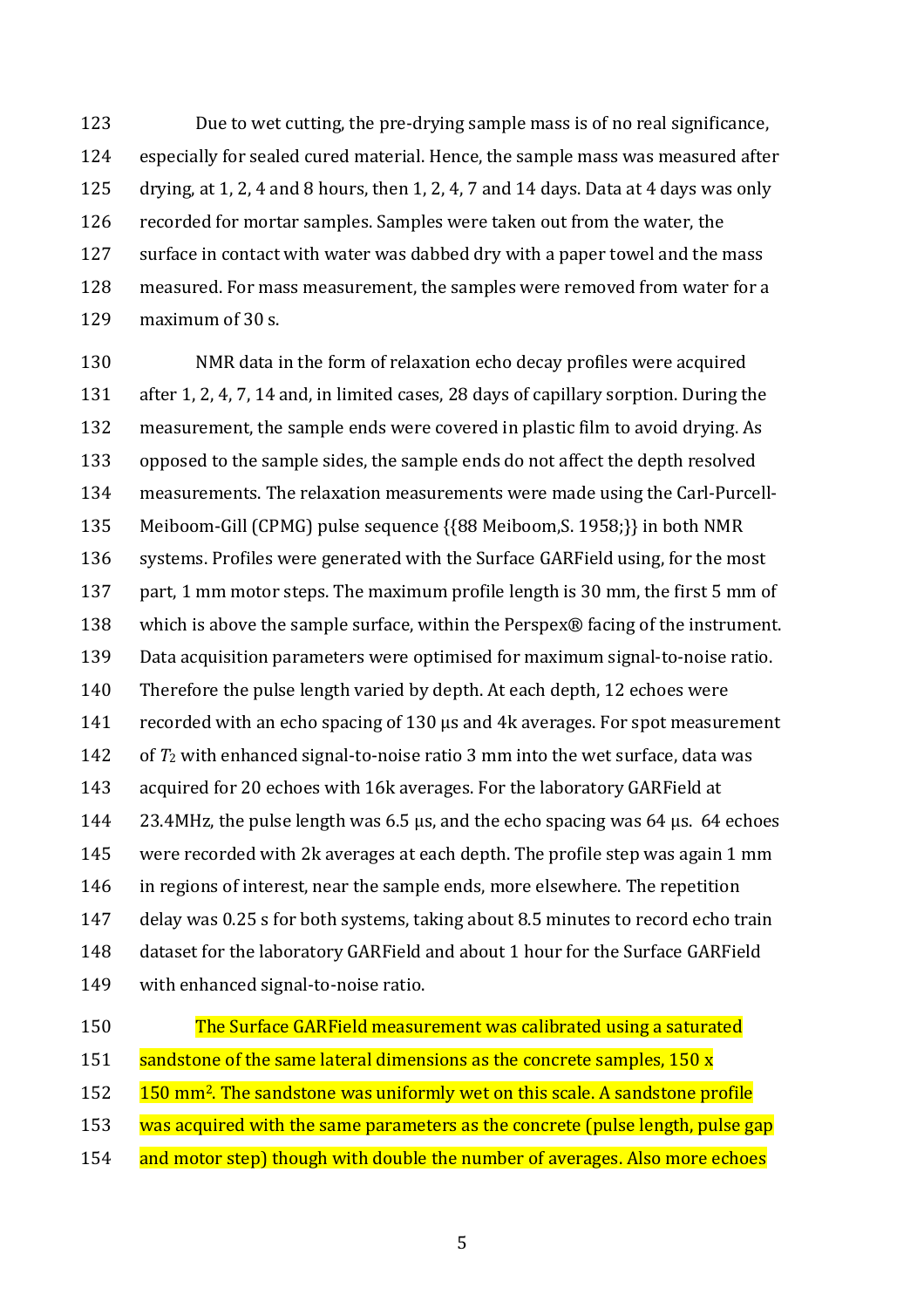155 were recorded. The signal amplitude decreases with depth due to the decreasing 156 sensitivity of the detector. The profile acquired from uniformly wet sandstone 157 was used to compensate for this effect. Further, the sandstone that had known 158 water filled porosity was used to calibrate the porosity measurement. Echo sum was used for the profiles to improve signal-to-noise ratio and the difference in relaxation time for sandstone and concrete was taken into account in the calibration and a correction factor was introduced. The laboratory GARfield was calibrated using both a saturated sandstone core and a rubber reference sample, the latter used to correct for pulse duration artifacts {{92 Benson,T.B. 1995;}}.

## **NMR analysis**

 Profiles were generated from echo sum data. Echo sum improve the signal to noise ratio, but at the cost of over emphasising the long T2 components in the signal. In the case of concrete, where a single exponential decay fitting was used (see below), the profiles were calibrated against the sandstone taking into account the difference in relaxation time between sandstone and concrete. Hence a rough measure of filled porosity is possible.

 The first few echoes of a CPMG recorded in a strong field gradient such as GARField are subject to systematic amplitude modulation {{90 Hürlimann,M.D. 2000;}}. In case of the Surface GARField with concrete samples, the first echo 175 was never used and the second echo was also disregarded for  $T_2$  analysis. In the case of the laboratory GARField and mortar samples, the echo amplitudes were corrected using a rubber reference. For improved signal to noise ratio, the average of 11 slices was used for exponential fitting. GARField data is generally of lower signal to noise ratio than that acquired for bulk samples using homogeneous magnets. Therefore inverse Laplace transformation cannot be used to discover the *T*<sup>2</sup> distribution. In the case of concrete samples measured using the surface GARField, the data was fit to a single exponential decay plus a baseline representing Interhydrate and capillary pore water. The first two echoes that are affected by pulse artefact and that contain a contribution from gel pore water were disregarded. In this case of mortar samples, the data was 186 fitted with 2 components at fixed relaxation times, 250  $\mu$ s and 1250  $\mu$ s plus a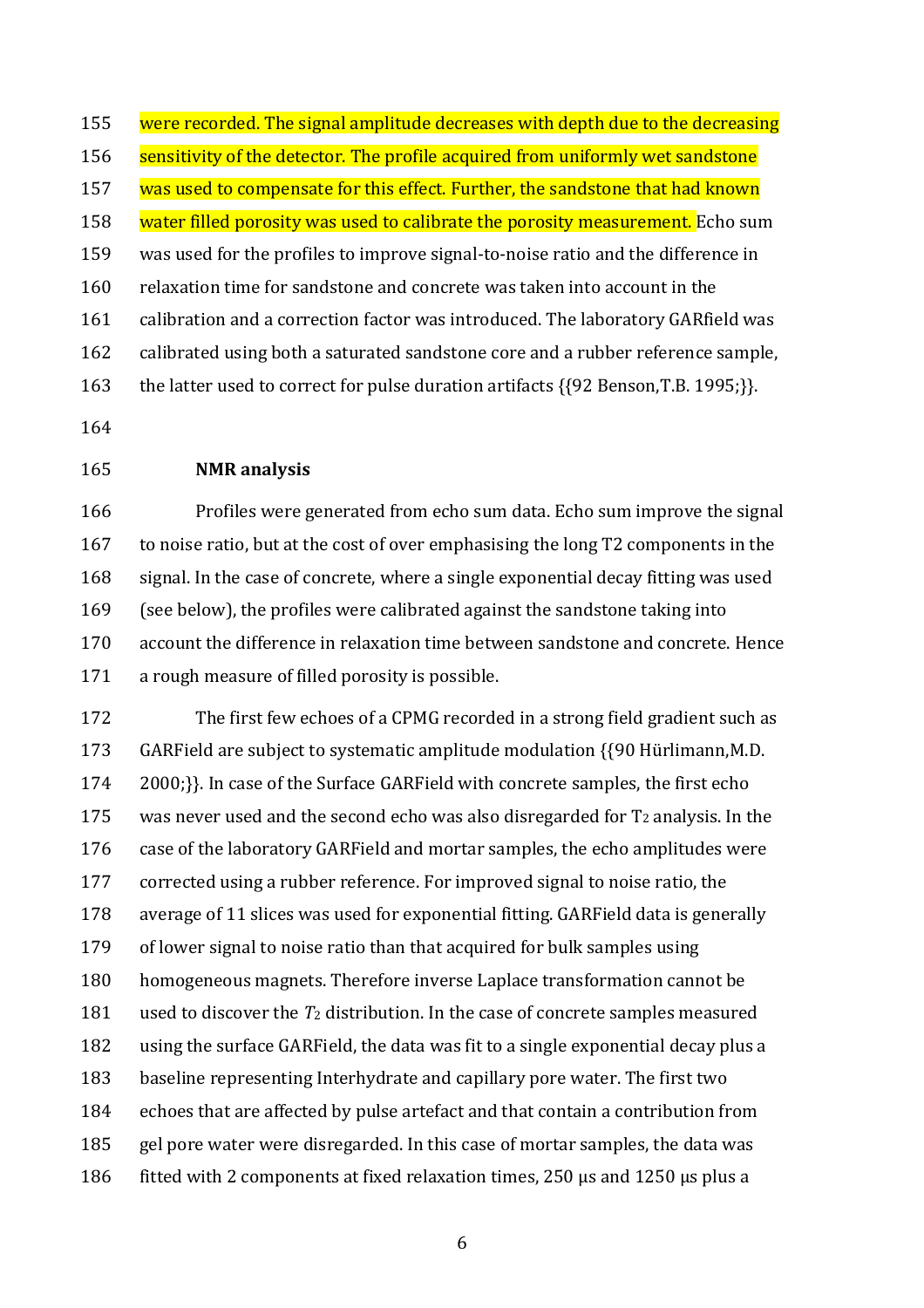187 baseline. Pulse artefacts were eliminated by reference to the rubber sample.  $\overline{A}$ 188 further discussion of these choices is found in section ??? These values were chosen based on prior experience and literature reports and on multiple different fitting analyses. The 250 μs component is characteristic of gel porosity in Portland (grey) cement; that at 1250 μs of interhydrate water. The baseline represents a small contribution from long components due to water in large capillaries. Shorter components due to, e.g. hydrate interlayer water are not seen from Portland cement in GARField (although they are seen in white cement).

# **Results and analysis**

## **Concrete samples**

 The top left element of Figure 1 shows the profile through the surface 15 mm of one face of a concrete cube of side length 150 mm cured underwater for 3 months before drying. The first 5 mm of the profile is recorded above the sample within the magnet Perspex® facing. The profile was acquired with 2 mm steps using the surface GARField magnet and a CPMG echo train as described in the methods section. The profile shown represents the sum of echoes 2-10. The first echo is disregarded since it is subject to considerable experimental artefact. 205 Echoes beyond the  $10<sup>th</sup>$  are disregarded because the signal to noise ratio decreases below unity. The profile intensity is normalised to that for uniformly saturated sandstone.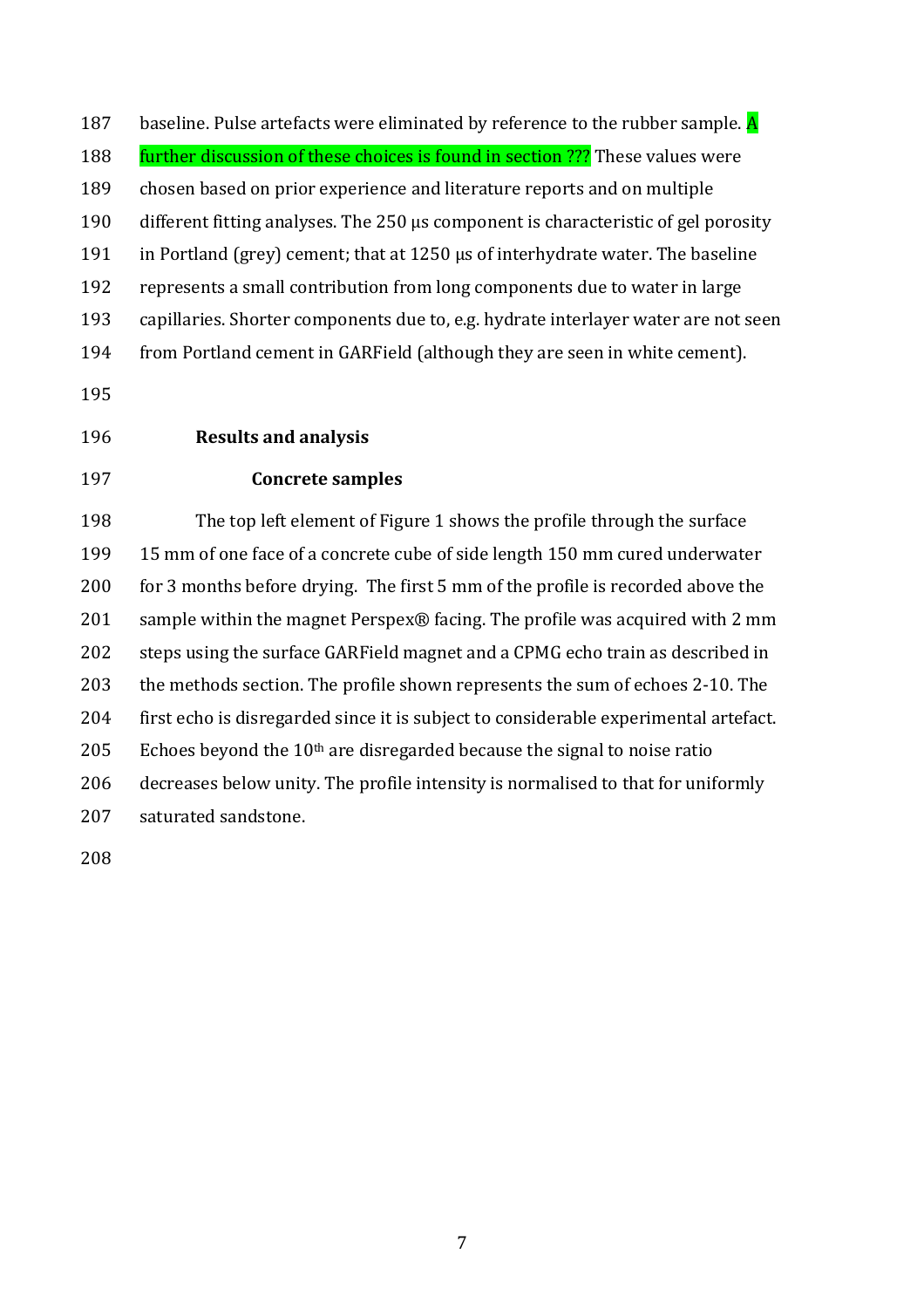



 Fig. 1 echo sum profiles of underwater cured concrete before and after drying and at different times of capillary sorption. The sample surface is at 5 mm along the depth axis.

 The top right element of Figure 1 shows the profile into the top 15 mm of 215 a block dried at 60 °C for 4 weeks. The profile was acquired with 1 mm steps. No significant signal is observed.

 The block face is now exposed to liquid water in a capillary uptake experiment and the resultant profiles at different absorption times are shown in the subsequent figure elements. Specifically, the profile is shown after 1, 2, 7 and 14 days. Three observations can be made. The first is that water penetrates into the top 15 mm in 1 day. In fact, measurements from both sides of other slabs not shown suggest that water typically penetrates fully across 40 mm thick slabs in 223 1 day, but not 70 mm slabs. The second observation is that the echo sum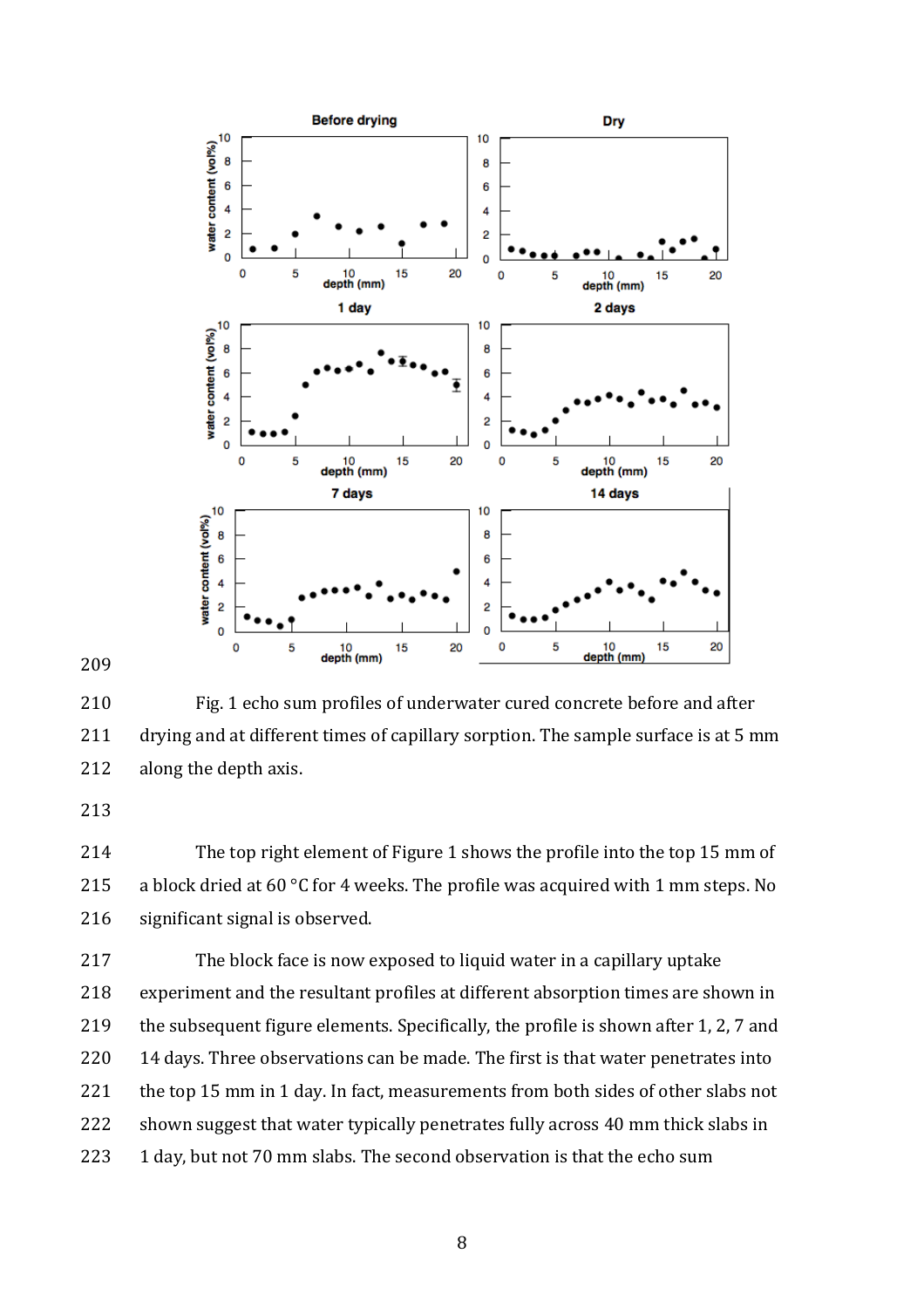intensity is greater after 1 day of capillary absorption than it is in the never- dried, underwater-cured sample. The third observation is that after the first day of capillary absorption, the echo sum intensity decreases back down towards the initial values across the top 15 mm.

 The 1 day data gives an estimate of the measurement errors. The error bars shown here are errors in the mean derived from 5 repeats of the measurement at 10, 15 and 20 mm depth. Notice that the absolute error increases with depth, due to the decreased instrument sensitivity. Moreover, the essential trend of a maximum in the echo sum data after about 1 day of capillary 233 absorption has been observed in all of the [N4] samples studied.

 All further concrete sample results shown are higher signal to noise ratio spot measurements of relaxation times taken from 3 mm below the surface of cut faces. The results span 7 samples: 2 sealed cured, 0.5 *w*/*c* ratio concretes, 3 sealed cured 0.8 *w*/*c* ratio concretes and 2 underwater cured 0.5 *w*/*c* ratio concretes. They all show essentially the same results, but are displayed in these separate groupings.

 Figure 2 is the *T*<sup>2</sup> echo decay for a 0.8 *w*/*c* sealed cured concrete recorded before drying, and after 1, 2, 7, 14 and 28 days exposure to water. Echoes 3-20 were fit to a single *T*<sup>2</sup> decay representing the capillary and interhydrate water in 243 the sample. The first echo was disregarded due to artefact, the second as it contains a significant element of gel-pore water. The standard error in the mean of the fitting of one sample (measured on a sealed cured 0.5 *w/c* sample) measured 5 times was about 1.2 % for the intensity and about 2.5% for the *T*<sup>2</sup> relaxation time. Across three different samples made from the same original mix, the standard error for both intensity and *T*<sup>2</sup> was about 2%. The standard error was calculated for all groupings and and gave similar results. Hence we estimate a total error of circa 3% for intensity and 5% for *T*2.

251 [RHa5]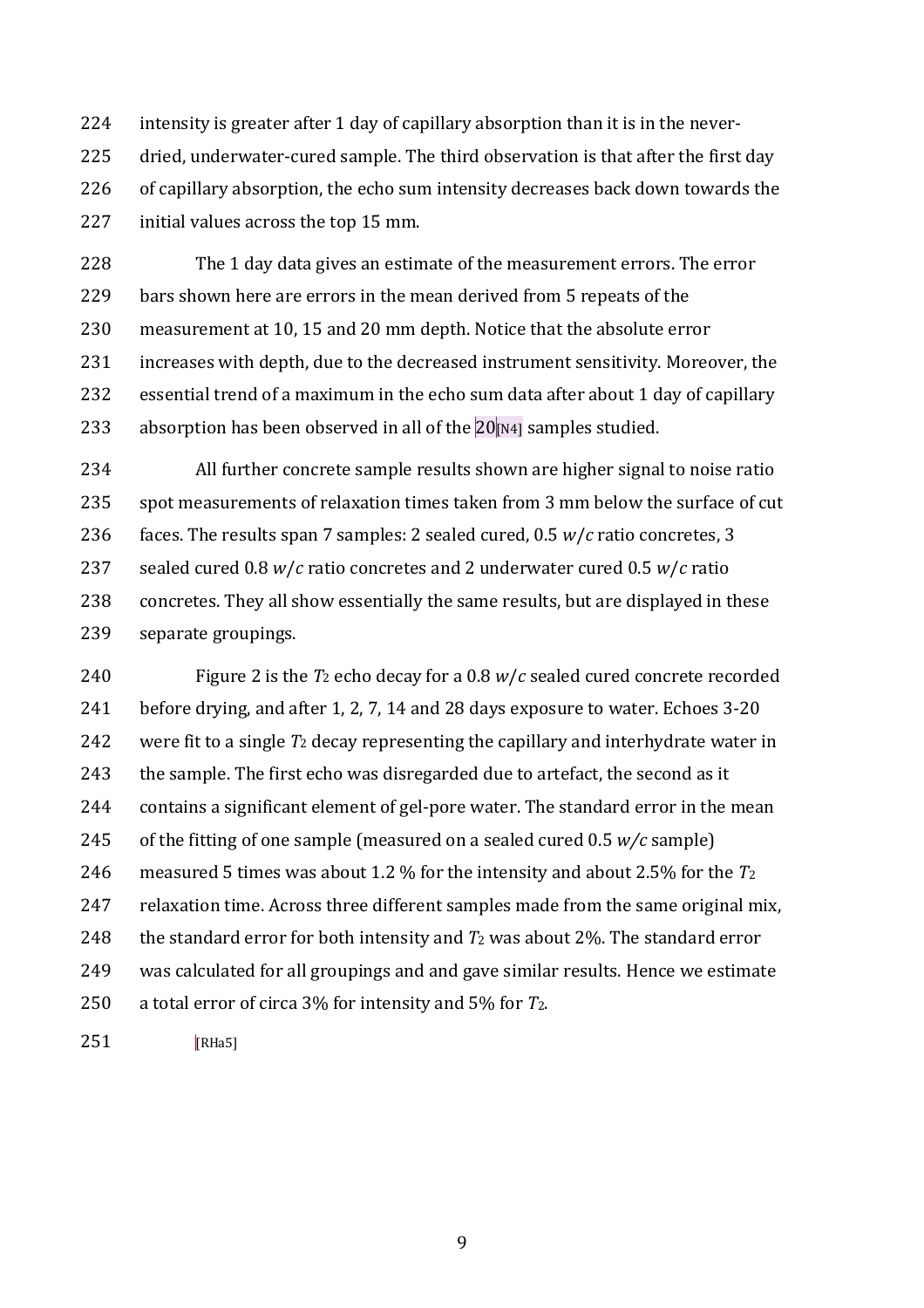

 Fig 2. Echo decay data and associated single component exponential plus base line fits of sealed cured 0.8 *w*/*c* ratio concrete measured 3 mm from the wet surface at different times of capillary sorption.

 The fitting analysis results are shown in Figure 3 for all three sample groupings. In every case, during re-wetting, the surface capillary water signal decreases. In case of underwater cured, the decrease is to the as-cured value. The *T*<sup>2</sup> likewise increases above the as cured value before decreasing. Error was 261 based on multiple samples of the same group and the relative changes to 1 day signal amplitude.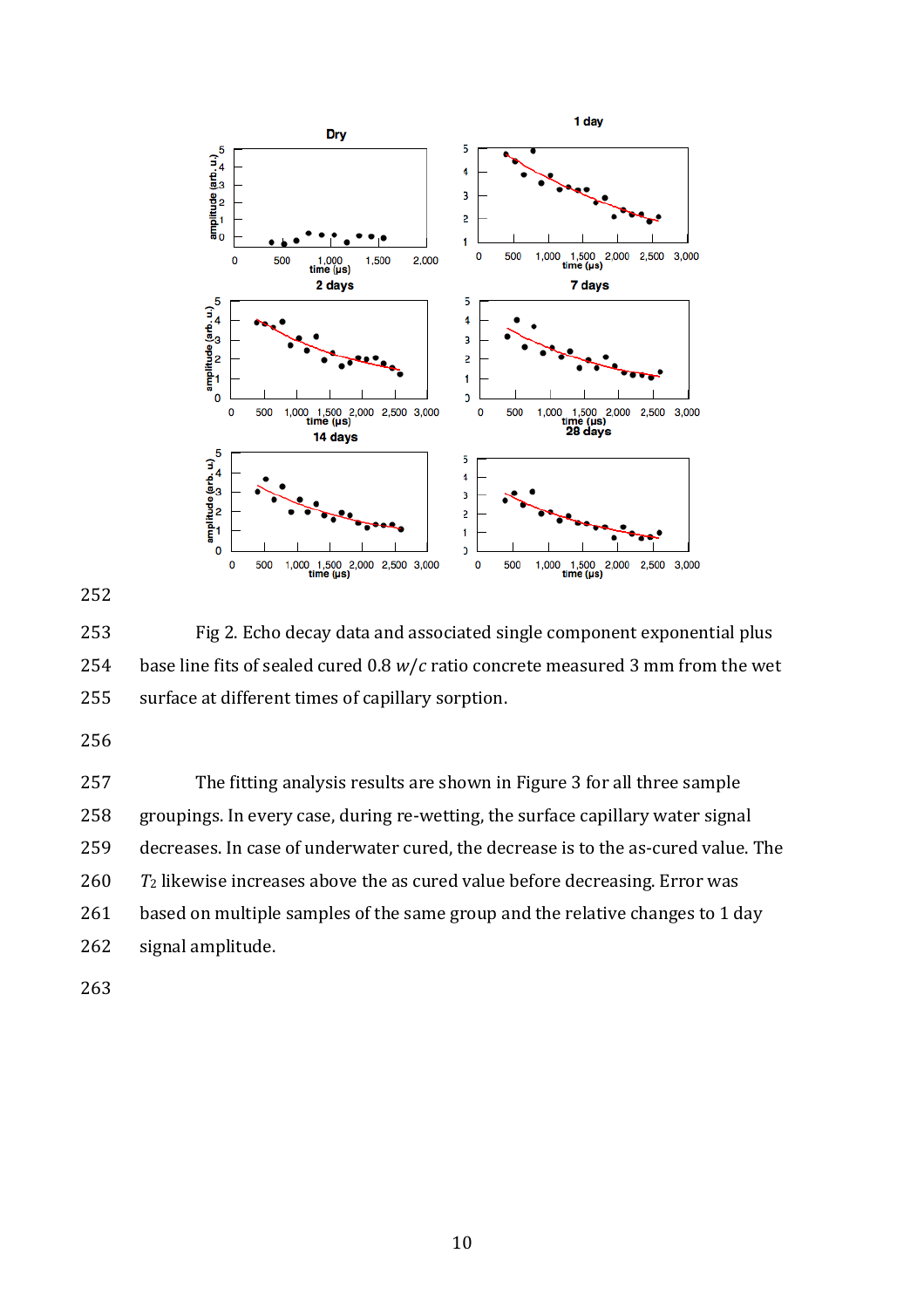



 Fig 3. Normalised signal intensity (triangles) and *T*<sup>2</sup> (circles) at 3 mm depth as a function of capillary absorption time. In the case of under water cured samples, the data at 0 days is for the never dried concrete.

269 Fig 4. shows the water uptake by gravimetry for  $w/c = 0.5$  sealed cured concretes with 40, 70 and 100 mm thickness. Water uptake slows down significantly after 1 day of sorption in all sample sizes. Water uptake obviously slows down when the waterfront reaches the top of the sample, as it was the case for the 40 mm thick sample. However, the 70 and 100 mm thick samples were measured at the top by NMR and showed no signal after 1 day.

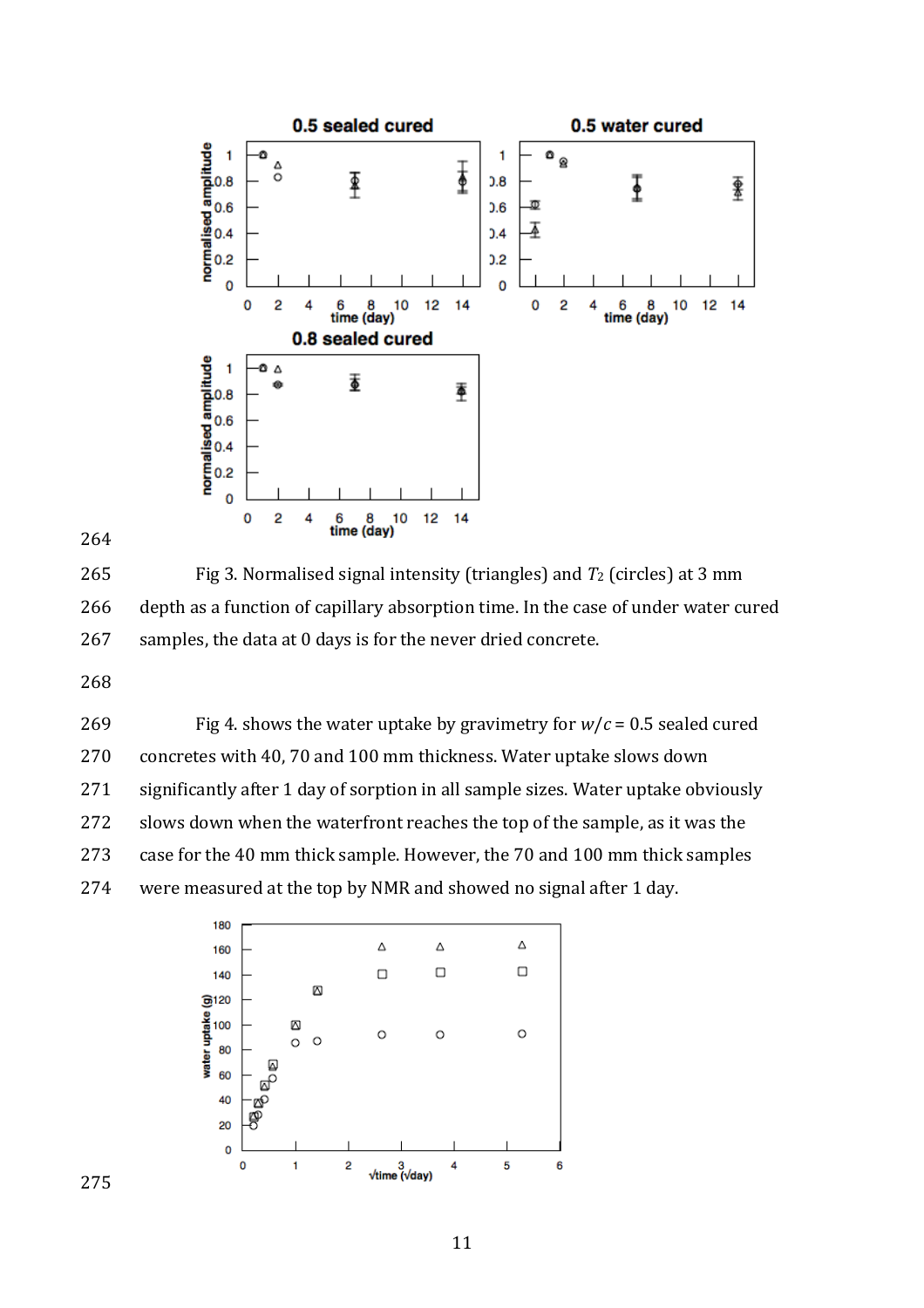Fig 4. Gravimetric water uptake of 0.5 *w*/*c* sealed cure concretes for 40 (circle), 70 (square) and 100 mm (triangle) thick slabs.

#### **Mortar samples**

 In order to better quantify all the evaporable water in the samples, including the 281 gel pore water, further measurements were made on the mortar cylinders 282 exposed to water from one end using the laboratory GARField  $RHA6$ .

 Figure 5 shows the echo sum profile of water across the top 30 mm of a sample cured underwater for 6 months (circles). A generally uniform water distribution is observed. Also shown in Figure 5 is the profile of the same sample 286 after oven drying at  $60^{\circ}$ C for 14 days (crosses). All the readily evaporable water is removed as evidenced by the almost total absence of signal. Water in crystalline solids and in hydrate interlayer spaces is not expected to be observed in the mortar for the echo time used. During drying, the sample lost 6.15 g of water, equivalent to 16% of the overall sample volume. This volume of water is consistent with the idea that gel and large pore water is lost, but that interlayer and water in crystalline solids remains. Based on Muller at al, the gel and large porosity in cement paste with 0.48 *w/c*, is about 40 vol% {{82 Muller,Arnaud C.A. 2013;}}. The *w/c* of the mortar was 0.5, that is very close to the 0.48 in paste as some water is usually adsorbed on the fine aggregate surface. The paste content of standard mortar is about 42 vol%, therefore the gel and large porosity in mortar is about 17 vol%. Finally, the figure shows the water profile after 24 hours of re-wetting by contact with liquid water from the sample end in a capillary uptake configuration (triangles). As evidenced by the NMR, water has completely invaded this part of the sample once more. It shows a near uniform concentration greater than that before drying. During this time the sample mass increases by only 2.13 g presumably because the sample is not wetted along the full 150 mm length. As an aside, the mass of the sample takes more than one month to stabilise and we never observed it back to the original value. This may be because a dynamic equilibrium profile is established with an evaporation front partway along the sample length or because pore-blocking prevents water penetration along the full sample length.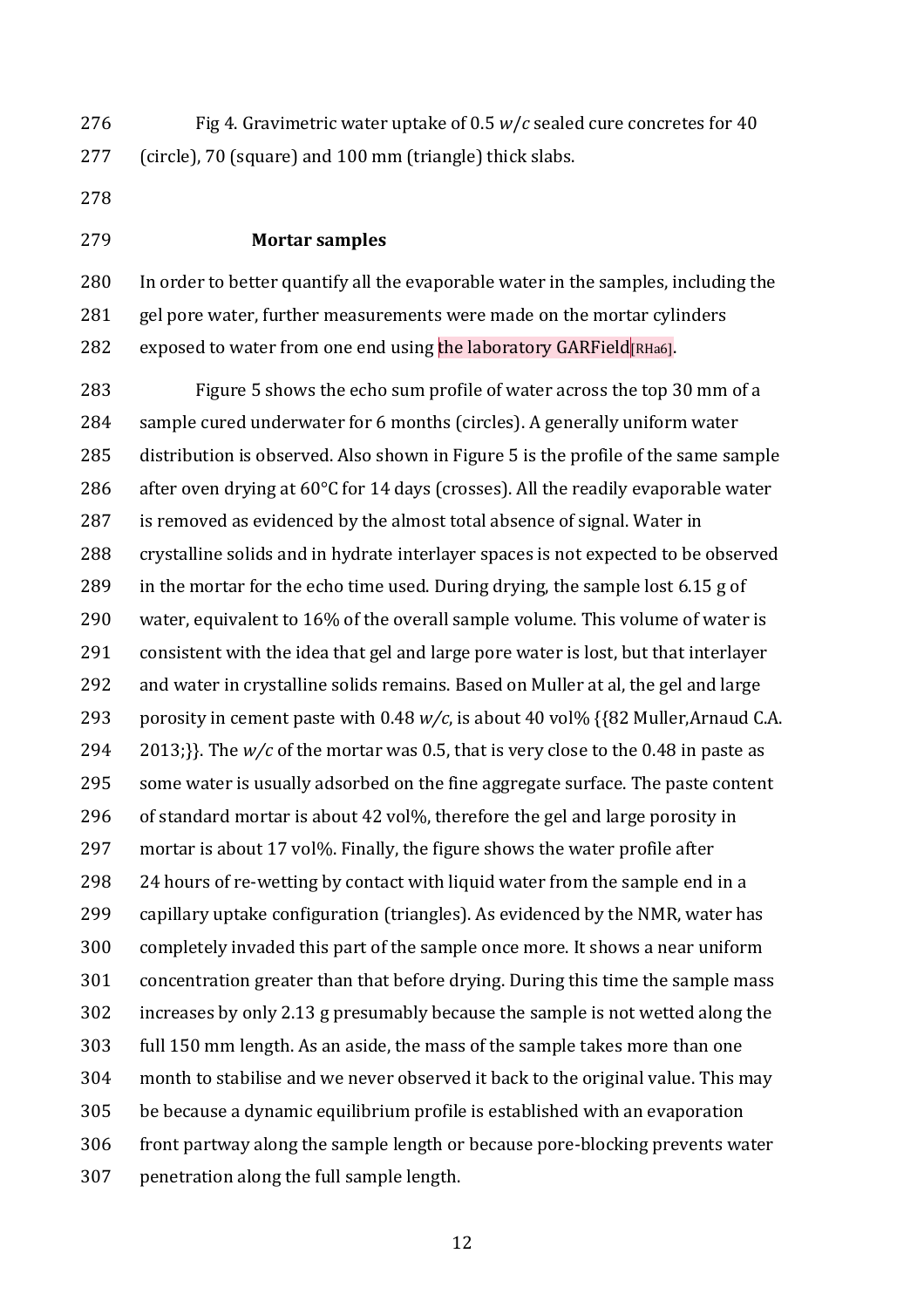

 Fig 5. Profile of underwater cured sample as prepared (circles), dry (crosses) and after 1 day of capillary sorption (triangles)

 The characteristic behaviour exemplified in Figure 5 was observed in most mortar samples cured both sealed and underwater. However, in a few samples, the water uptake did not pass through the full 30 mm in one day, but rather slowed dramatically, perhaps due to pore-blocking. These samples have not been included in the report of this work. In other samples cured with silica fume in the mix, the uptake was slower from the start and did not traverse 318 30 mm in the first day, perhaps due to a finer porosity (ref. Arnaud [N7]). These are not included.

 As with the concrete, the echo sum trace does not properly reflect the whole water content by mass because the *T*<sup>2</sup> decay time is pore size dependent. The top left element of Figure 6 shows the average echo train decay in the top 11 slices (5-15 mm) of the sample before drying together with a fit to the data assuming 2 *T*<sup>2</sup> components with *T*<sup>2</sup> relaxation times of 250 and 1250 µs and a baseline. The log scale makes clear the multi-exponential character of the decay. Similar analyses of the dried sample and of the re-wetted sample after 1, 2, 4 and 7 days of rewetting are shown in the other figure elements. Notice that the scale of the dried sample is different to all the rest. There is almost no signal compared to the other traces except in the first few echoes.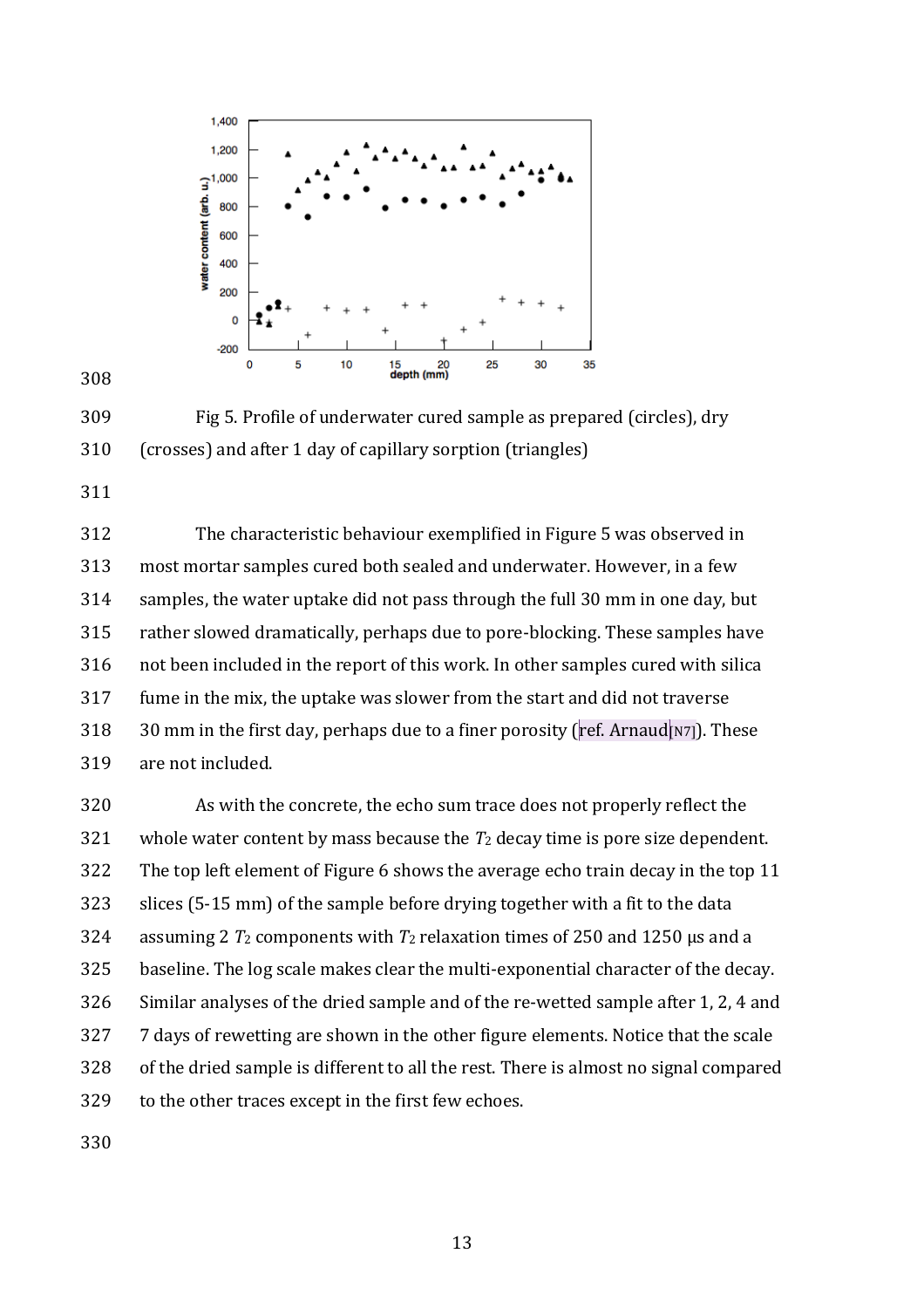



 Fig 6. Average echo decay of underwater cured mortar sample at different 333 times with 2 component fitting[N8][RHa9]

| 335 | Figure 7 shows a similar echo decay and 2 component fitting (albeit for           |
|-----|-----------------------------------------------------------------------------------|
| 336 | different relaxation times) for a saturated sandstone sample of the same          |
| 337 | dimensions. The data for sandstone can be directly compared to that for the       |
| 338 | mortars. The sandstone porosity is 15 % by volume as measured by pressure         |
| 339 | saturation. On this basis, the NMR signal suggests that 11 vol% of the water in   |
| 340 | the mortar has been revealed by NMR. The gel and capillary water based on mass    |
| 341 | loss upon drying suggest 16 vol%. It is possible that some of the water           |
| 342 | evaporated during drying was sheet water. However, according to Mueller et        |
| 343 | al[3], the expected gel and capillary porosity is about $16-18$ vol%. This is not |
| 344 | consistent with laboratory GARField measurement on mortars.                       |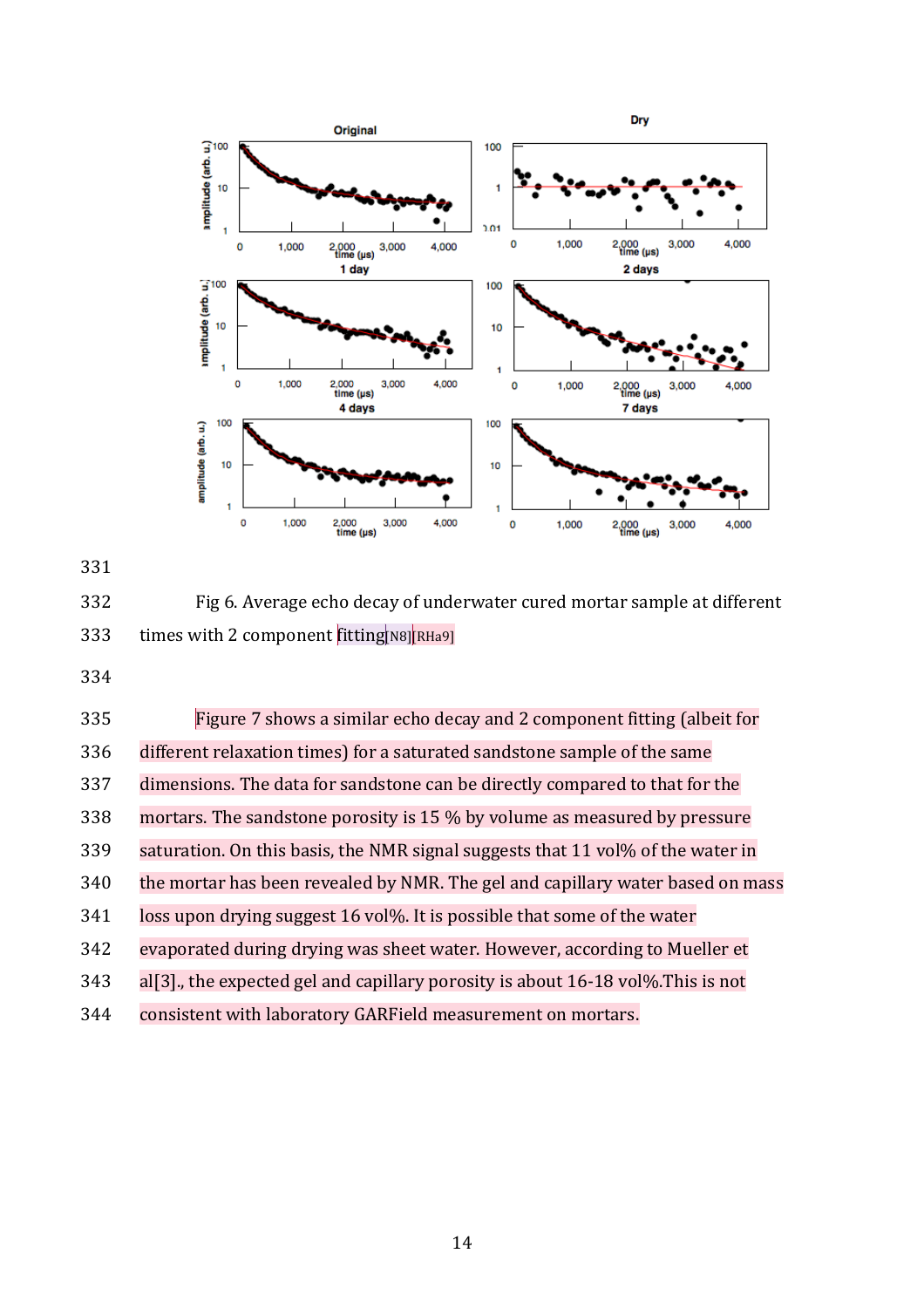

Fig 7. sandstone echo decay (not sure if this figure is really





349 Fig 8. Water content ratio normalised to 1 day of sorption for sealed cured (left) and under water cured (right)[RHa11] samples, showing total (circles), short (squares) and long (triangles) components by time. The data at -1 day is for the as cured mortar (underwater curing only) and the data at 0 days for the dried mortars (both curing protocols). Of course, drying actually took circa 2 weeks. The data for day 1 and beyond is recorded during capillary absorption.

 Figure 8 shows total average signal intensity from 5 to 15 mm of the mortar relative to that of 1 day of sorption (considered 100%) as a function of drying and re-wetting. It also shows the breakdown of the signal into the short and long components of the fit. The baseline is typically 2 % of the total, and is never more than 4 %, for mortar samples. As the baseline could be associated with a long *T*<sup>2</sup> decay, it has been added into the long component fit.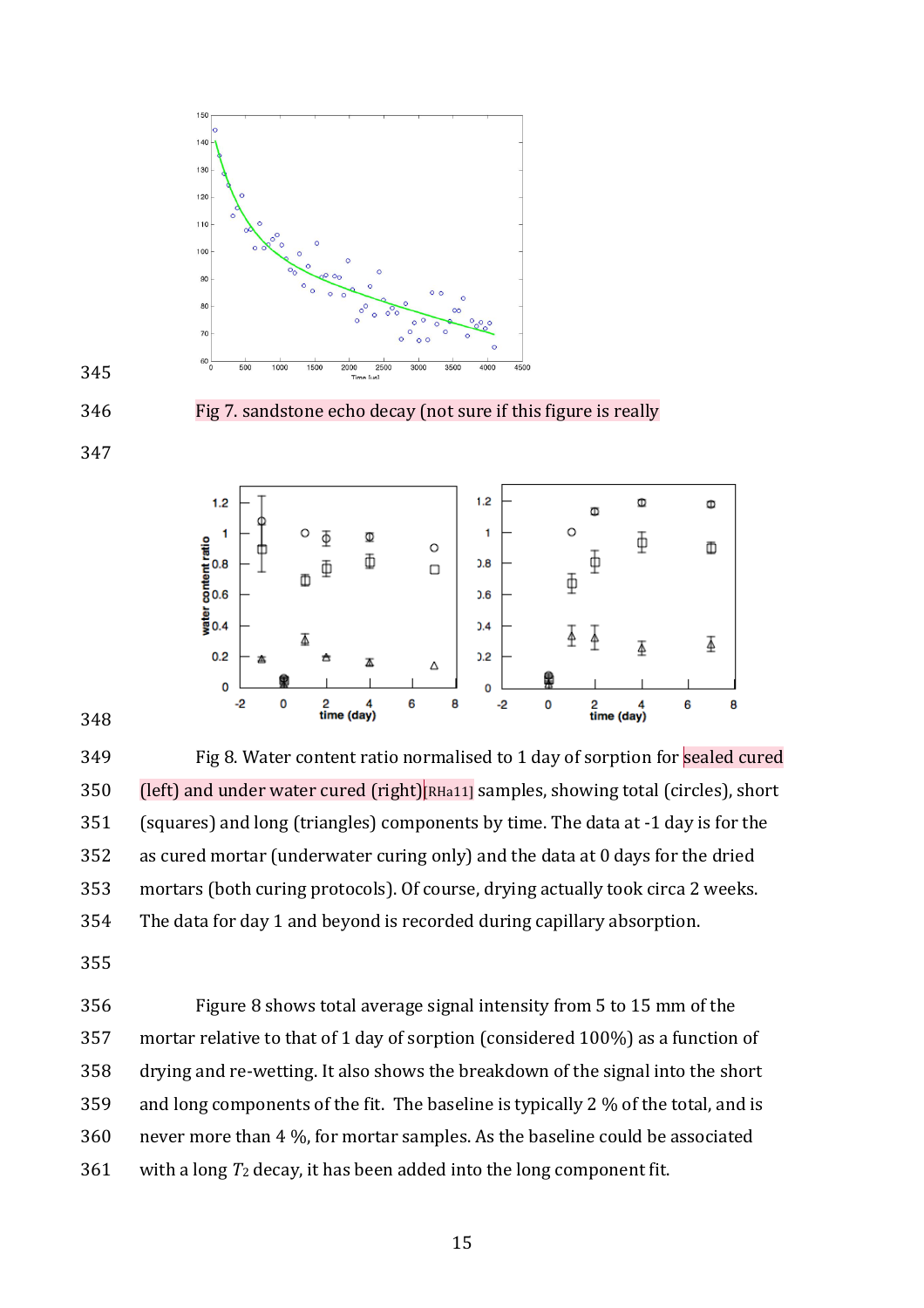Quite noticeably, save for the dried sample (where the intensity is close to zero) the total intensity decreases slightly for the underwater cured sample whereas for the sealed cured sample it increases by about 20 %. What is also noticeable is that the total signal in the longer components after 4 days rewetting is very similar to the pre drying value, whereas at 1 day it is substantially greater. The fraction in the shorter component behaves in the opposite way. It has a minimum at 1 day. Hence, while the total signal before drying and after 1 day of rewetting are very similar, the distribution across the long and short components is very different. The long component corresponding to larger pore spaces is over represented after 1 day rewetting. After 4 days rewetting the distribution has returned to the original. In the case of the sealed cured sample, the redistribution is still there. However, now, after 1 day of rewetting, the increase in the short component exceeds the decrease in the long component 375 leading to the increasing total. [RHa12] The experiment has been repeated for 5 mortars: 2 cured underwater and 3 cured sealed. These repeats, have been used as the basis of the error bars in Figure 8.

 The absolute signal intensities in the long and short components depend 379 critically on the choice of  $T_2$  values used in the analysis. Hence the analysis has 380 been repeated for different pairs of  $T_2$  values including 250  $\mu$ s and 1500  $\mu$ s, and for variable *T*2within 150-450 and 1000-3000 µs ranges: although the absolute signal fractions clearly change, the story of increasing ratio of filled small pore spaces to large pore spaces remains the same.

 It may be considered that the water has not fully penetrated the top 30 mm notwithstanding the evidence of Figure 5. Hence the analysis has been repeated for just the surface 5 layers. The story is the same.

 The message of these experiments is that water rapidly invades large spaces in dried mortar, but that these large spaces decrease in (filled) volume with time while smaller spaces increase. The key difference between sealed and underwater cured samples, is that while the ratio of short to long signal intensity fraction increases in the days immediately following sample rewetting, the overall total of the sealed samples does in fact slightly increase with a constancy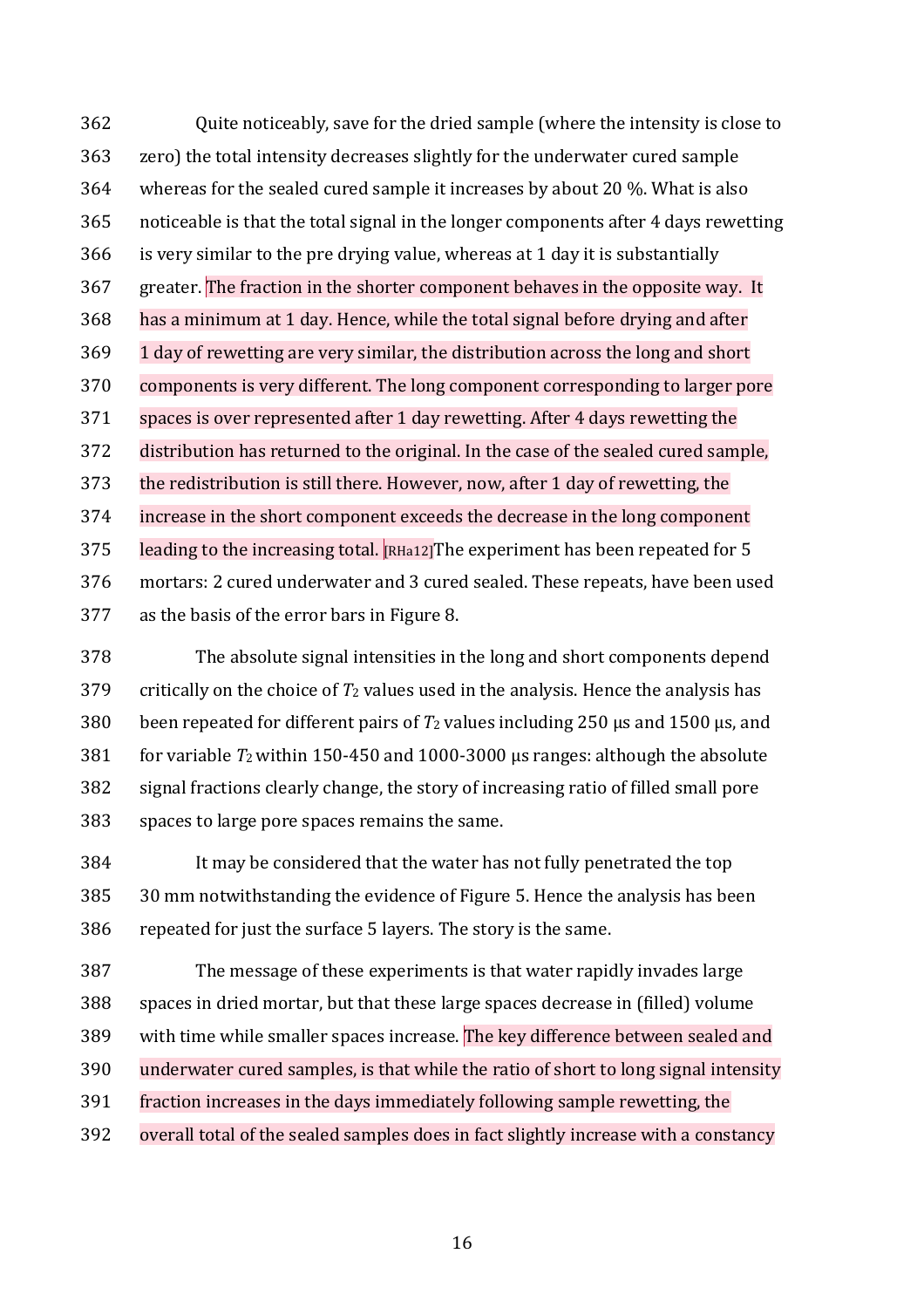of the long component whereas the overall total of the underwater cured

394 samples is constant and the long component decreases. RHa13]

- **Discussion**
- 

 The key result seen across every sample investigated is that after initial uptake, the capillary water signal near the exposed surface decreases with time during a capillary uptake experiment. Where it has been measured, the initial uptake is to a level greater than the as-cured material. The fall-back is to the as- cured material. This observation is counter intuitive. It suggests that water first enters capillary pores then desorbs once more. In the case of the mortar samples the gel pore water is also seen. This always increases throughout the capillary uptake, sometimes, but not always attaining a constant value. In the case of the mortars, the combined gel pore and capillary total is available. It is markedly different in the cases of the sealed cured samples, where it increases throughout capillary uptake, and in the underwater cured samples where it is constant within measurement error. The curing effects how the capillary pore space is created and is possible that with fixed *T*<sup>2</sup> values show different distribution for 411 the two curing methods.

 One possibility is that the sample first fills large pores and then the smaller pores fill. However, while this could account for the more slowly increasing gel pore signal in the mortars, it seems unreasonable to expect that, in presence of a continued source of water, that they do this at the expense of the larger pores. The only reasonable explanation that we can see is that this is evidence of C-S-H gel swelling. Interhydrate porosity occuring on the length scale of 10-100 nm as described by Muller et al is lost as C-S-H swells during re- wetting, after drying. If this is the case, then the timescale of the swelling is about 1 day.

 Anomalous water sorptivity have been discussed by many {{4 Hall,C. 1995; 47 Martys,Nicos S. 1997; 73 Taylor,S.C. 1999; 94 Hanžič,L. 2003; 32 Hall,Christopher 2007;}}. Two timescales were observed with gravimetry, the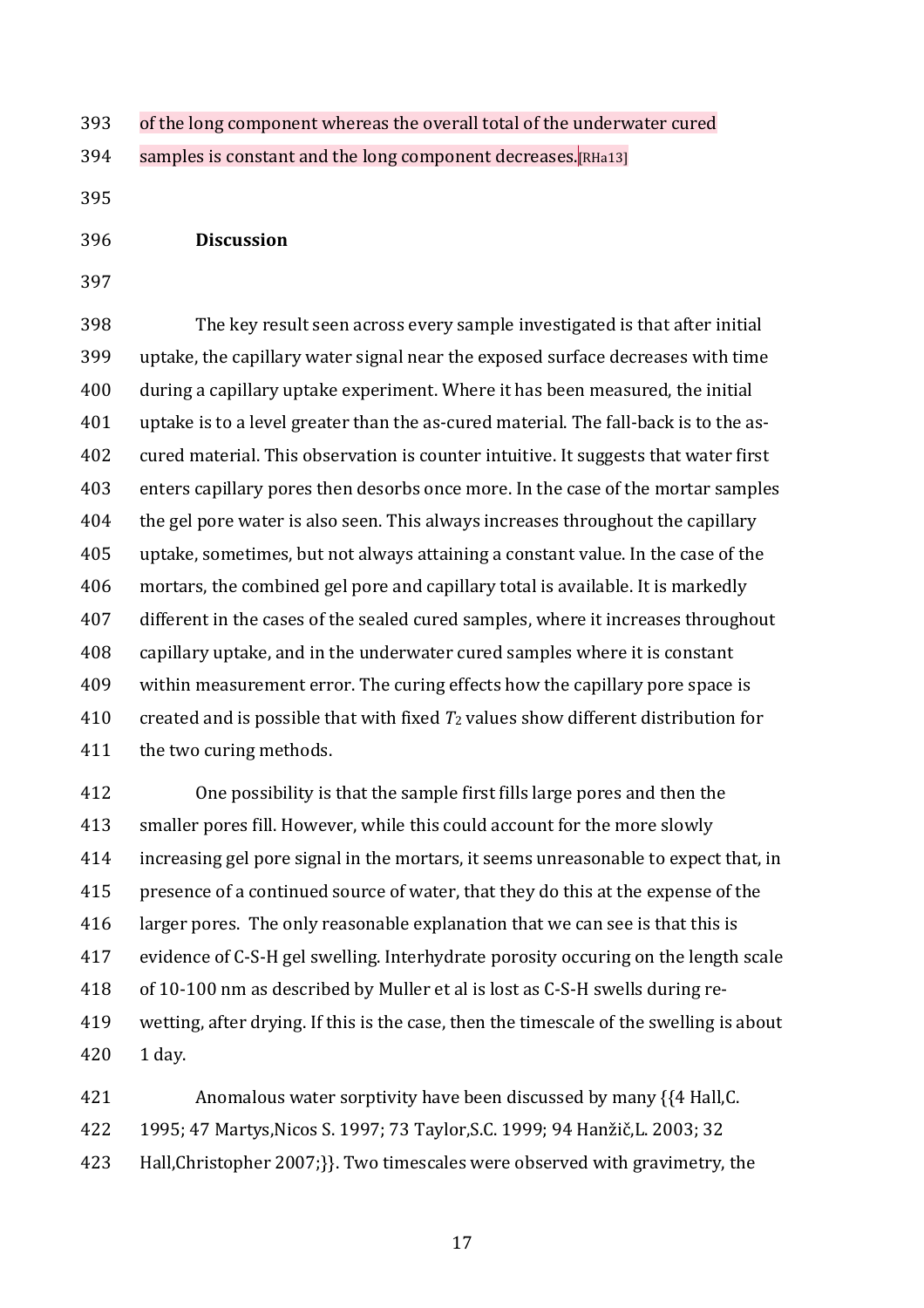water uptake significantly slowing down in case of liquid water sorptivity. This effect was not seen when organic liquids were used. ESEM micrographs suggest swelling in reaction to water.

427 In other measurements on pastes and mortars (Lund) [N14] have observed timescales of water uptake into macroscopic samples measured gravimetrically. It is possible that our work supports their conclusions save that we are able to 430 look at the local water content near the surface of a large sample. The effects we see are not integrated across the whole sample, and being near the surface occur rather quickly after re-wetting starts. However, the timescale used was different to our results, most following sorptivity for the first few hours and up to 1 day, whereas the first NMR dataset was recorded after 1 day of sorption in this case.

 As a final comment, we note that we have carried out further experiments on concretes made with blended cements containing silica fume or slag. These concretes show substantially the same behaviour.

- **Conclusions**
- 

 NMR results of concrete sorptivity measurements using the Surface GARField shown that despite constant sample mass, the interhydrate and capillary water decreases after 1 day. In case of underwater cured concretes, the amount of capillary water decreased close to the original, as-cured level. As there was a constant supply of water, results suggested redistribution of water into smaller pores not visible by the equipment and taking up the largest pore spaces. Further measurements on mortars included gel water and showed that in case of underwater cured samples, additional large porosity was created during drying in expense of gel water and that after 4 days of sorption the large-small pore water was equilibrated around the original, never dried amount.[RHa15]

## **Acknowledgements**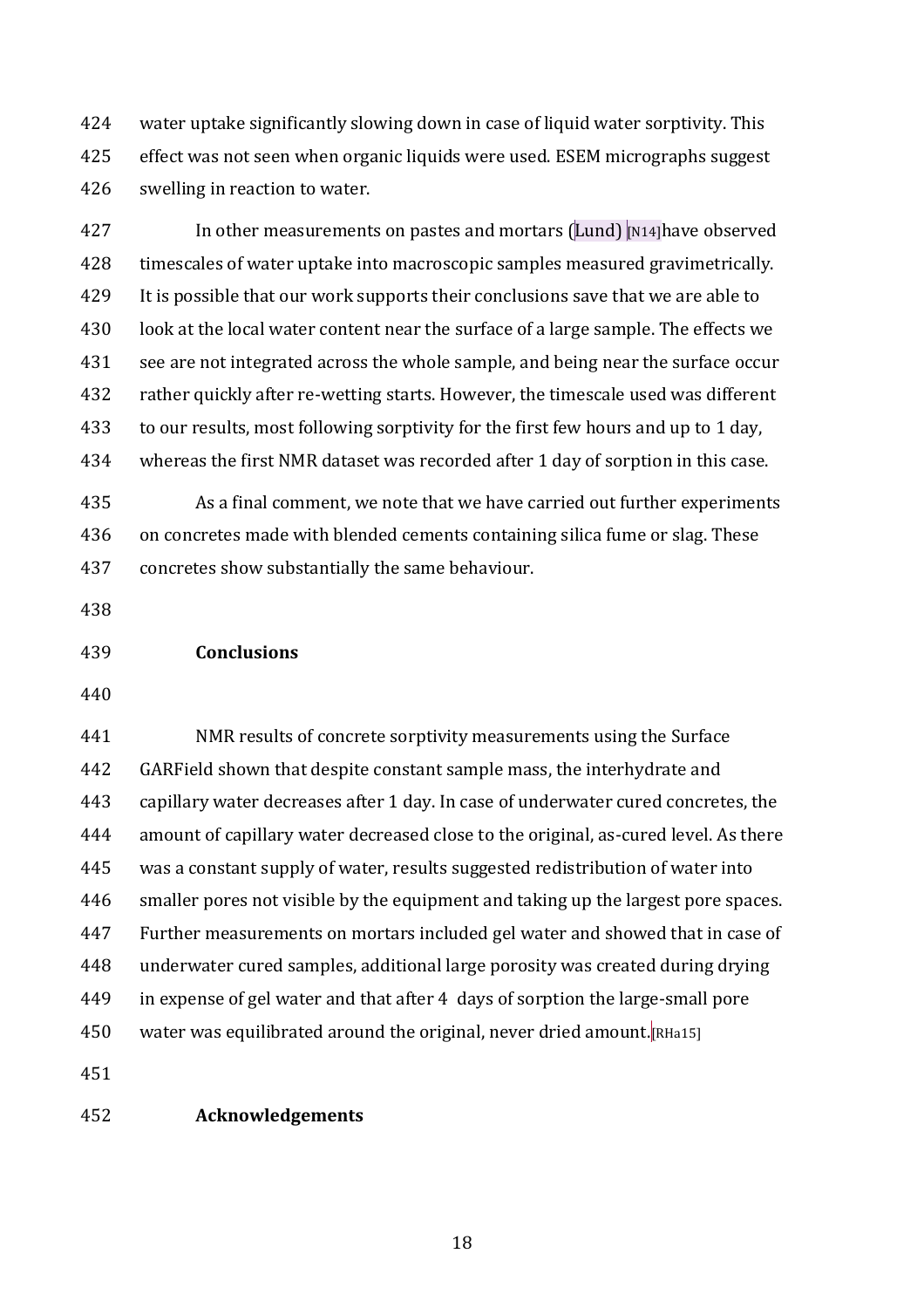| 453 | The research leading to these results has received funding from the               |
|-----|-----------------------------------------------------------------------------------|
| 454 | European Union Seventh Framework Programme (FP7/2007-2013) under grant            |
| 455 | agreement 264448                                                                  |
| 456 |                                                                                   |
| 457 |                                                                                   |
| 458 | <b>References</b>                                                                 |
| 459 |                                                                                   |
| 460 | I use refworks to keep track of references. References will be numbered           |
| 461 | in brackets in the text, but when I processed the document for all references, it |
| 462 | didn't recognise the links anymore from a previous version. It's easier for the   |
| 463 | moment and just copied the references here.                                       |
| 464 |                                                                                   |
| 465 | [1] C. Hall, W. D. Hoff, S. C. Taylor, M. A. Wilson, B. Yoon, H. -. Reinhardt, M. |
| 466 | Sosoro, P. Meredith and A. M. Donald. Water anomaly in capillary liquid           |
| 467 | absorption by cement-based materials. J. Mater. Sci. Lett. 14(17), pp. 1178-1181. |
| 468 | 1995.                                                                             |
| 469 | [2] S. C. Taylor, W. D. Hoff, M. A. Wilson and K. M. Green. Anomalous water       |
| 470 | transport properties of portland and blended cement-based materials. J. Mater.    |
| 471 | Sci. Lett. 18(23), pp. 1925-1927. 1999.                                           |
| 472 | [3] A. Valori, P. J. McDonald and K. L. Scrivener. The morphology of C-S-H:       |
| 473 | Lessons from 1H nuclear magnetic resonance relaxometry. Cem. Concr. Res.          |
| 474 | $49(0)$ , pp. 65-81. 2013.                                                        |
| 475 | [4] A. C. A. Muller, K. L. Scrivener, A. M. Gajewicz and P. J. McDonald.          |
| 476 | Densification of C-S-H measured by 1H NMR relaxometry. J. Phys. Chem. C 117(1),   |
| 477 | pp. 403-412. 2013.                                                                |
| 478 | [5] A. C. A. Muller, K. L. Scrivener, A. M. Gajewicz and P. J. McDonald. Use of   |
| 479 | bench-top NMR to measure the density, composition and desorption isotherm of      |
| 480 | C-S-H in cement paste. Microporous and Mesoporous Materials 178(0), pp. 99-       |
| 481 | 103.2013.                                                                         |
| 482 | [6] S. Zamani, R. M. Kowalczyk and P. J. McDonald. The relative humidity          |
| 483 | dependence of the permeability of cement paste measured using GARField NMR        |
| 484 | profiling. Cem. Concr. Res. 57(0), pp. 88-94. 2014.                               |
| 485 | [7] P. S. Aptaker, P. J. McDonald and J. Mitchell. Surface GARField: A novel      |
| 486 | one-sided NMR magnet and RF probe. Magn. Reson. Imaging 25(4), pp. 548. 2007.     |
| 487 | [8] P. J. McDonald, P. S. Aptaker, J. Mitchell and M. Mulheron. A unilateral      |
| 488 | NMR magnet for sub-structure analysis in the built environment: The surface       |
| 489 | GARField. Journal of Magnetic Resonance 185(1), pp. 1-11. 2007.                   |
| 490 | [9] P. M. Glover, P. S. Aptaker, J. R. Bowler, E. Ciampi and P. J. McDonald. A    |
| 491 | novel high-gradient permanent magnet for the profiling of planar films and        |
| 492 | coatings. Journal of Magnetic Resonance 139(1), pp. 90-97. 1999.                  |